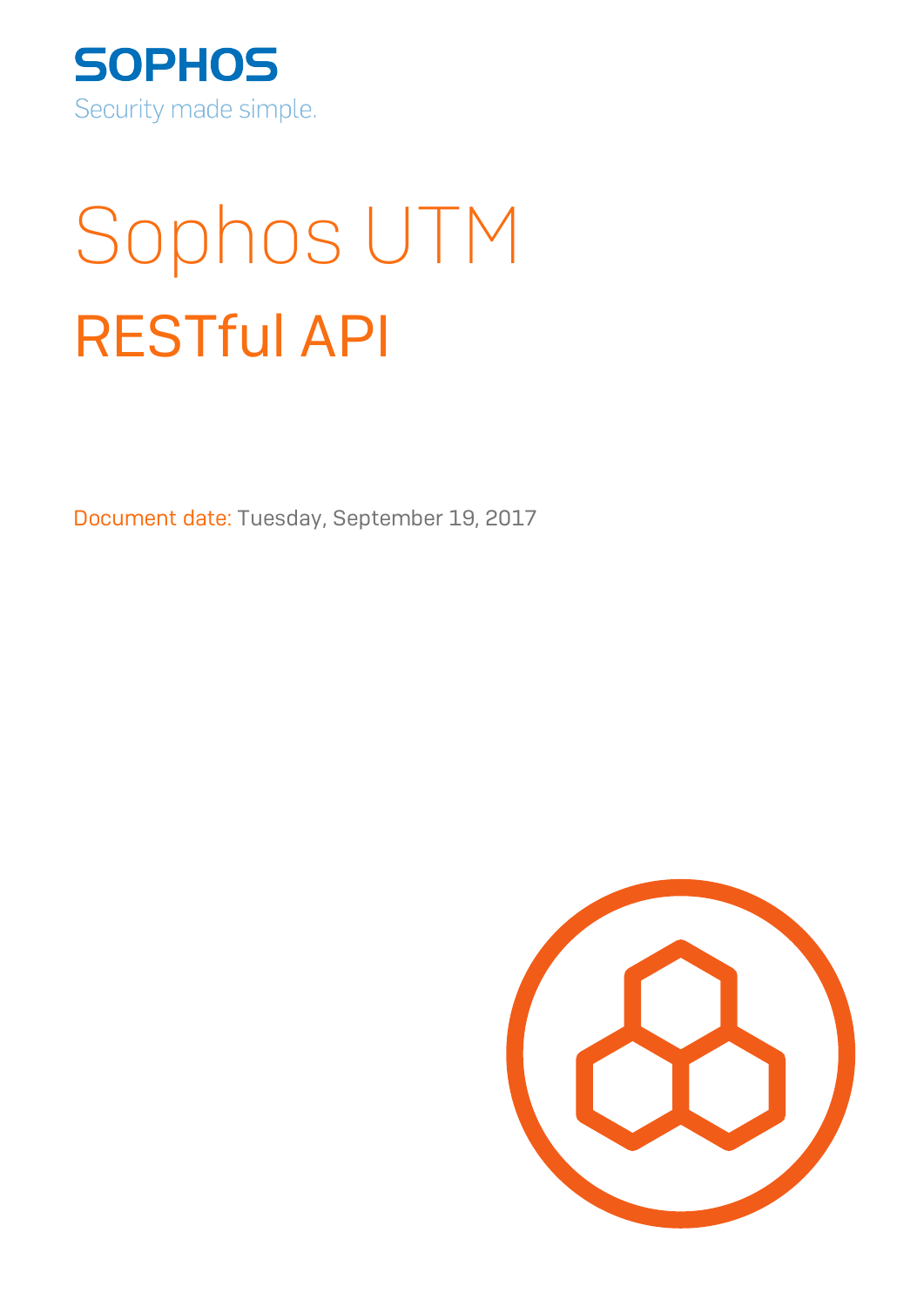The specifications and information in this document are subject to change without notice. Companies, names, and data used in examples herein are fictitious unless oth erwise noted. This document may not be copied or distributed by any means, in whole or in part, for any reason, without the express written permission of Sophos Limited. Trans lations of this original manual must be marked as follows: "Translation of the original manual".

#### © 2017 Sophos Limited. All rights reserved.

#### [http://www.sophos.com](http://www.sophos.com/)

Sophos UTM, Sophos UTM Manager, Astaro Security Gateway, Astaro Command Center, Sophos Gateway Manager, Sophos iView Setup and WebAdmin are trademarks of Sophos Limited. Cisco is a registered trademark of Cisco Systems Inc. iOS is a trademark of Apple Inc. Linux is a trademark of Linus Torvalds. All further trademarks are the property of their respective owners.

#### Limited Warranty

No guarantee is given for the correctness of the information contained in this document. Please send any comments or corrections to nsg-docu@sophos.com.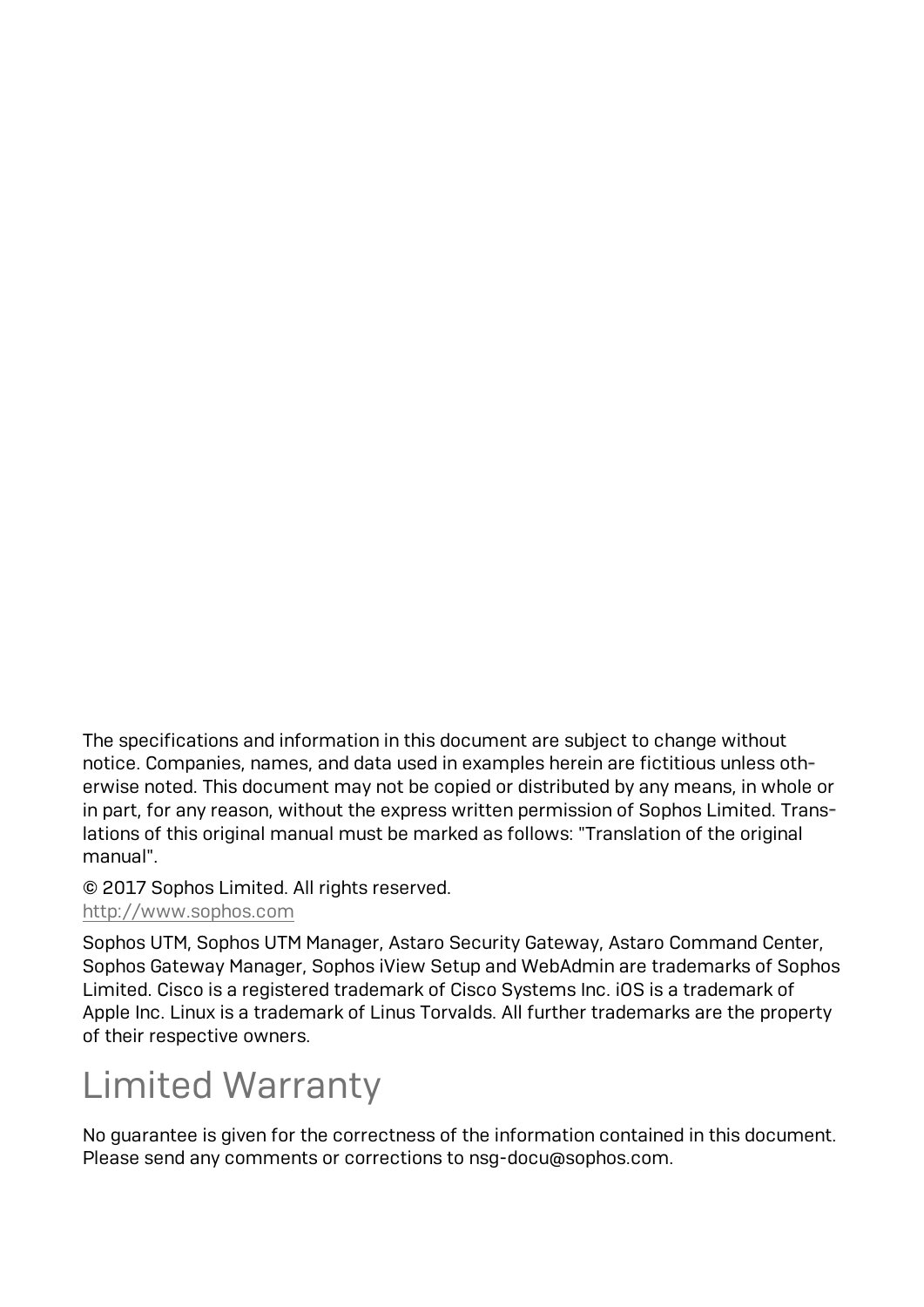#### **Contents**

| 1 Sophos UTM RESTful API |     |
|--------------------------|-----|
|                          |     |
|                          |     |
|                          |     |
|                          |     |
| 2 Preparation            | 7   |
|                          |     |
|                          |     |
|                          |     |
|                          |     |
|                          |     |
|                          |     |
| 3 HTTP header            | 9   |
|                          |     |
|                          |     |
|                          |     |
|                          |     |
|                          |     |
|                          |     |
|                          |     |
| 4 HTTP methods           | 12  |
|                          | .12 |
|                          | .13 |
|                          |     |
|                          | .13 |
| 5 Explore API            | 14  |
|                          | 14  |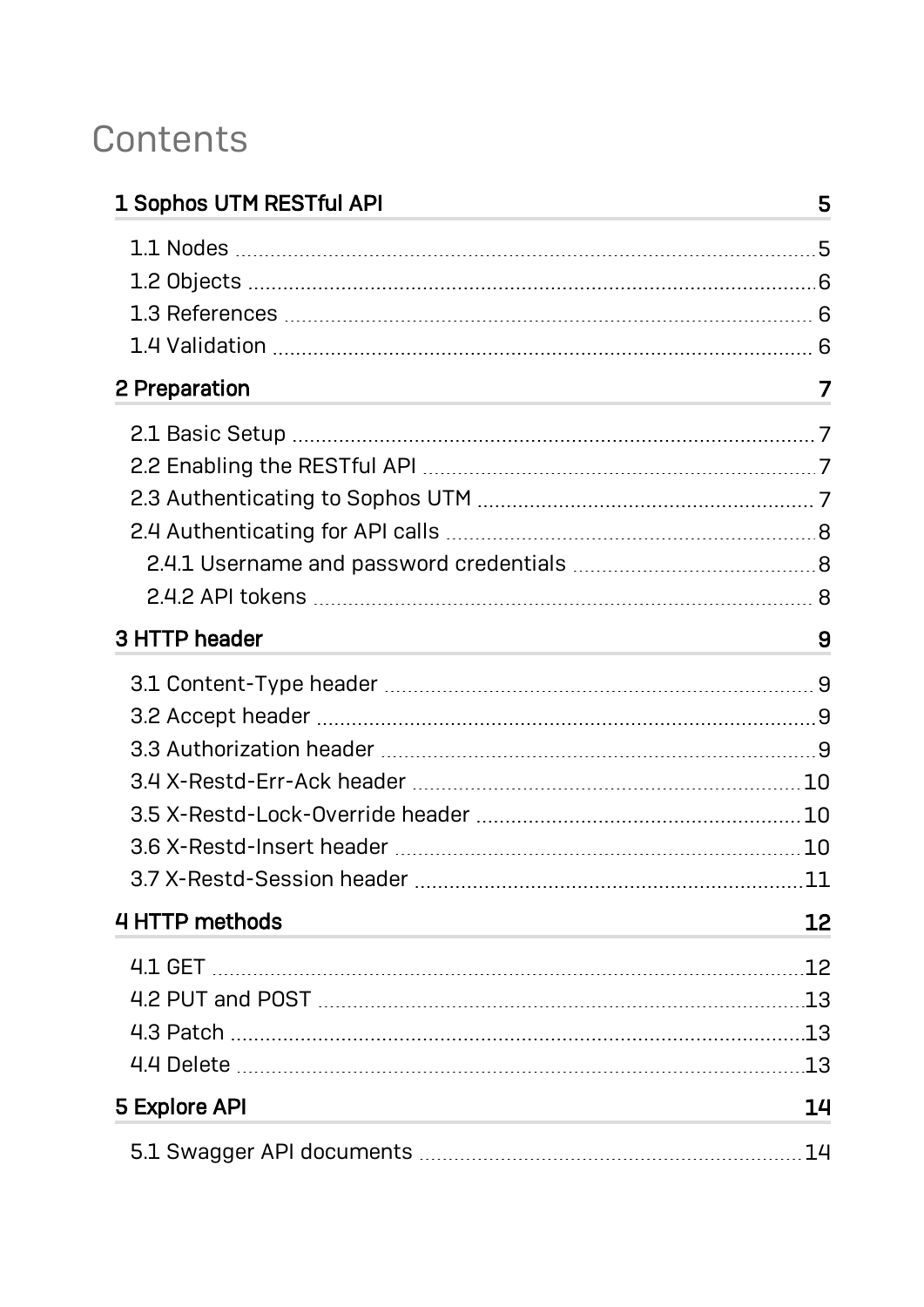|                                 | 14  |  |
|---------------------------------|-----|--|
|                                 | 15  |  |
|                                 | .15 |  |
| 6 Examples                      | 16  |  |
|                                 | 16  |  |
|                                 | 17  |  |
| 7 Different Sophos UTM versions | 18  |  |
|                                 | 18  |  |
|                                 | 18  |  |
| 8 References                    | 20  |  |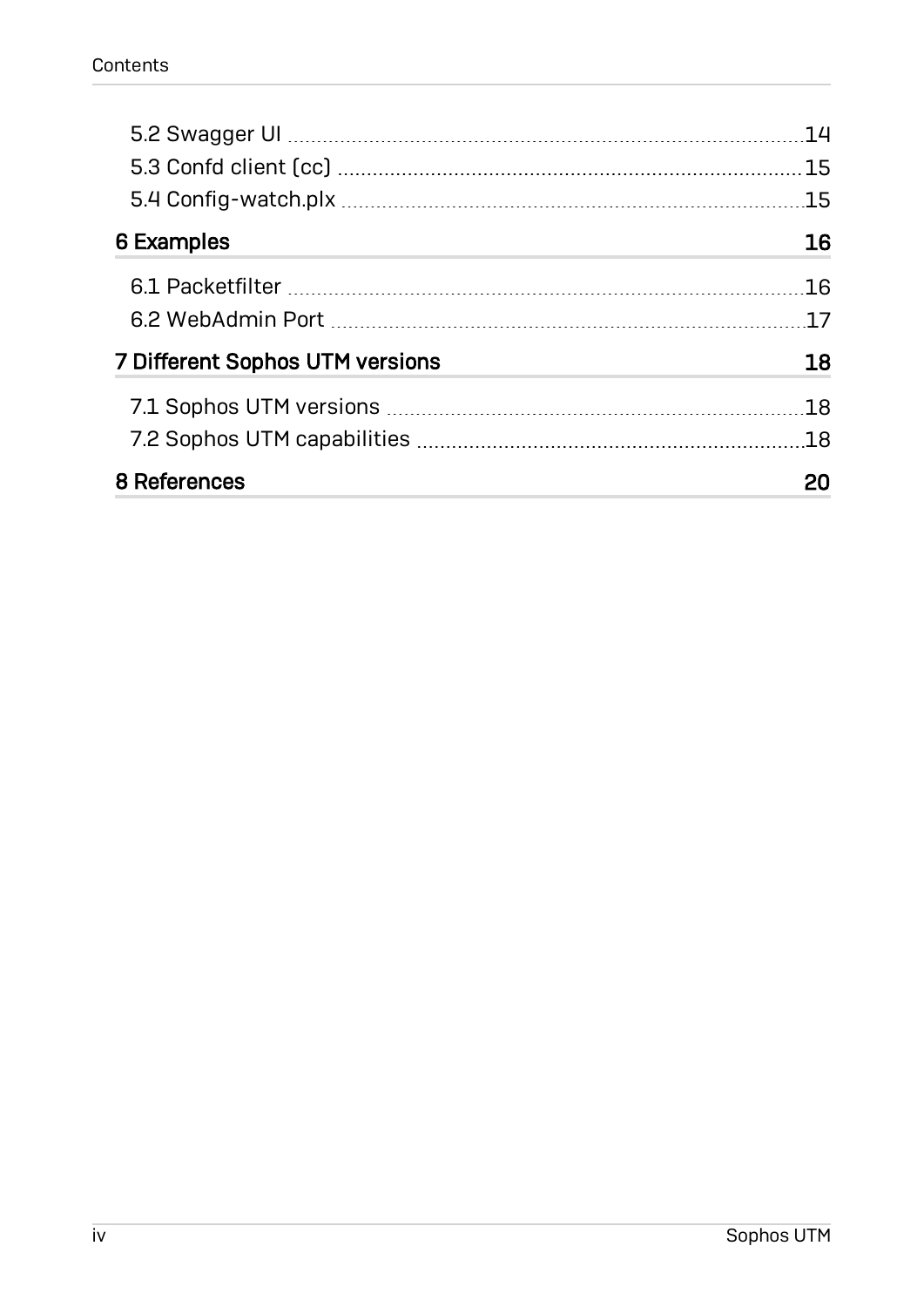# <span id="page-4-0"></span>1 Sophos UTM RESTful API

Sophos UTM provides a Representational State Transfer (REST) Application Pro gramming Interface (API) as a way of interacting with external systems. In general, systems that support RESTful API calls allow services or software to access or change system resources using a predefined set of operations.

Sophos UTM supports RESTful API calls that allow you to programmatically update policies, make configuration changes, or automatically provision a system with a default set of rules. The purpose of the RESTful API on Sophos UTM is to help you auto mate tasks in order to ensure your security rules are consistent and avoid human error where possible.

For more information on RESTful APIs in general, see [Wikipedia](https://en.wikipedia.org/wiki/Representational_state_transfer).

Sophos UTM uses a configuration management service called confd which allows users to make configuration changes. The RESTful API service (called restd) enables direct access to confd which allows API calls to Sophos UTM. Confd is comprised of nodes and objects which are organized in a pre-defined hierarchy and collections respectively.



#### <span id="page-4-1"></span>1.1 Nodes

Nodes are resources within Sophos UTM that you can update but cannot create, delete, or move. Nodes are organized hierarchically as in a filesystem. An example of a node is the "Shell Access" service module within Sophos UTM (identified as the "ssh" node). To enable the *Shell Access* service, you can set the ssh.status leaf node.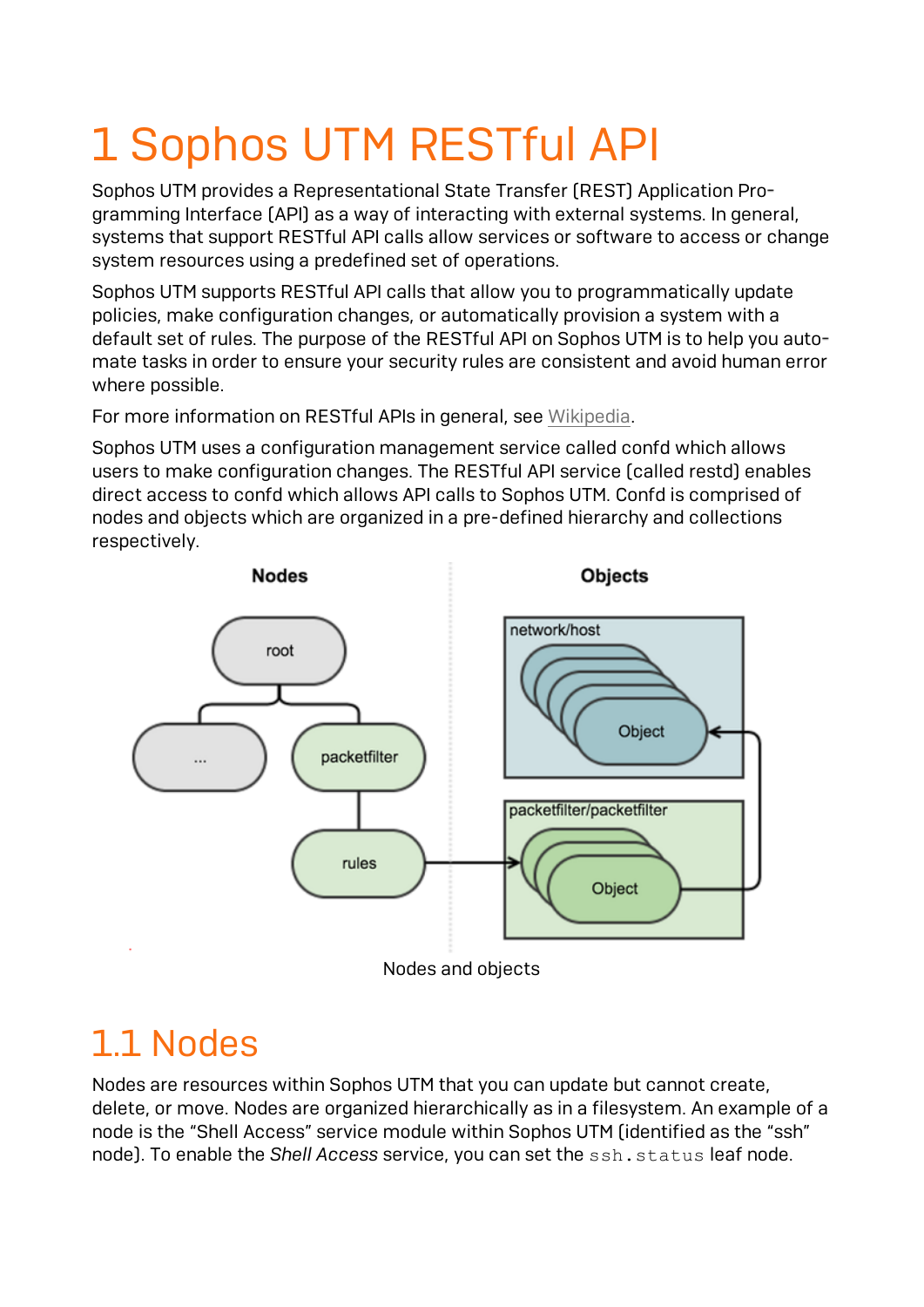Unlike filesystems which use a slash "/" to separate the different nodes, Sophos UTM RESTful API uses a dot "." to separate different nodes. Nodes reference objects, for example "Shell Access" and have a leaf node of allowed networks which is an array of references to network objects.

### <span id="page-5-0"></span>1.2 Objects

Objects reside in collections, which you can create, change, or delete. The collections of objects are predefined into classes and types. A class describes the general purpose of the objects whereas the type describes the required data for the object. Some objects need to be referenced by a node, to work properly (e.g. pack etfilter/packetfilter and packetfilter/nat).

For example, one of most used class is "network". The network class describes objects like "host" for real hosts (e.g. 192.168.0.1) or "network" for subnets (e.g. 192.168.0.0/24). The collection of objects is always expressed with a class and a type, e.g. "network/host" or "network/network".

#### <span id="page-5-1"></span>1.3 References

References are the connections between nodes and objects as well as between one object and another object. Each confd node and object has a list of attributes with pre defined types, where one of the types can be a reference. Please note however that you can't create a reference in all cases. You can only make a reference in scenarios where nodes and objects are designed to be connected. Technically, references are strings that always start with the prefix "REF\_".

#### <span id="page-5-2"></span>1.4 Validation

Confd validates all nodes and objects on change operations (e.g., create, update, delete). When you execute a RESTful API call, you may trigger some validation errors.

Validation errors are:

- . fatal
- $\cdot$  non-fatal

Fatal errors indicate a programming error like wrong input or wrong type. Non-fatal errors indicate that the current operation has impact on other objects or nodes, which might be harmful.

For example, if you create a rule for "packetfilter/packetfilter", you would need to ref erence the node "packetfiler/rules" and enable the status. If you deleted the rule after wards, confd would detect that a referenced rule of "packetfilter/rules" was still enabled and report an error.

For more information on validation errors, see chapter *[X-Restd-Err-Ack](#page-9-0) header*.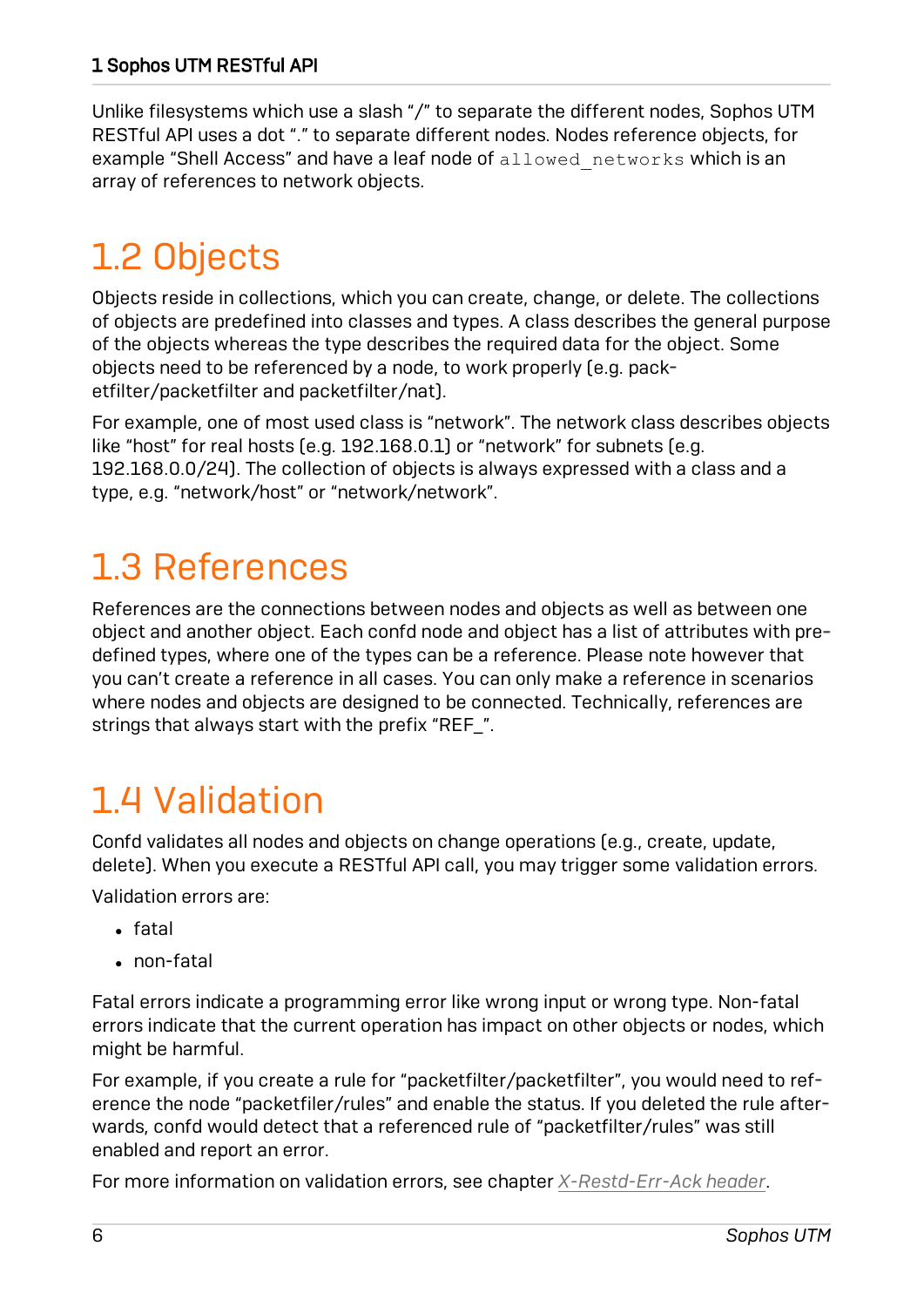# <span id="page-6-0"></span>2 Preparation

Before enabling the RESTful API, make sure you have performed a basic Sophos UTM setup and you have set parameters such as authentication and authorization.

#### <span id="page-6-1"></span>2.1 Basic Setup

For information and how to perform the Basic Setup in your environment, see the [Sophos](https://www.sophos.com/en-us/medialibrary/PDFs/documentation/sophosutmsoftwarewebadminqsgen.pdf?la=en) UTM Quick Start Guide.

You can skip this step if you're using Sophos UTM on AWS with AWS CloudFormation as the CloudFormation templates preform the Basic Setup.

#### <span id="page-6-2"></span>2.2 Enabling the RESTful API

Before making RESTful API calls to Sophos UTM, ensure that the service is enabled and running. You can skip this step in AWS deployments because the RESTful API ser vice is enabled by default.

- 1. Login to the WebAdmin GUI.
- 2. Go to *Management > WebAdmin Settings > RESTful API*.
- 3. Activate *Enable RESTful API*.

Alternatively, you can enable the RESTful API by using the  $cc$  command inside a secure shell:

1. Login to Sophos UTM via SSH.

Note – For information on how to do this, see the UTM 9.x [Administration](https://www.sophos.com/en-us/support/documentation/sophos-utm.aspx?platform=Software-UTM-9#Software-UTM-9) Guides.

2. Execute the command  $utm$ :/root  $#$  cc set webadmin rest api 1.

#### <span id="page-6-3"></span>2.3 Authenticating to Sophos UTM

In order to make secure RESTful API calls to Sophos UTM you will have to configure proper authentication to Sophos UTM (in general) and proper authentication for issuing API calls.

To securely access Sophos UTM you can use the SSL certificate that is auto generated by Sophos UTM. In most environments, the certificate is self-signed and not part of the certificate validation change. You can follow the steps listed in Create and [Import](https://community.sophos.com/kb/en-us/118084) a Public Signed Certificate for UTM Web [Application](https://community.sophos.com/kb/en-us/118084) Security for creating a SSL certificate that is authorized by a Certificate Authority (CA).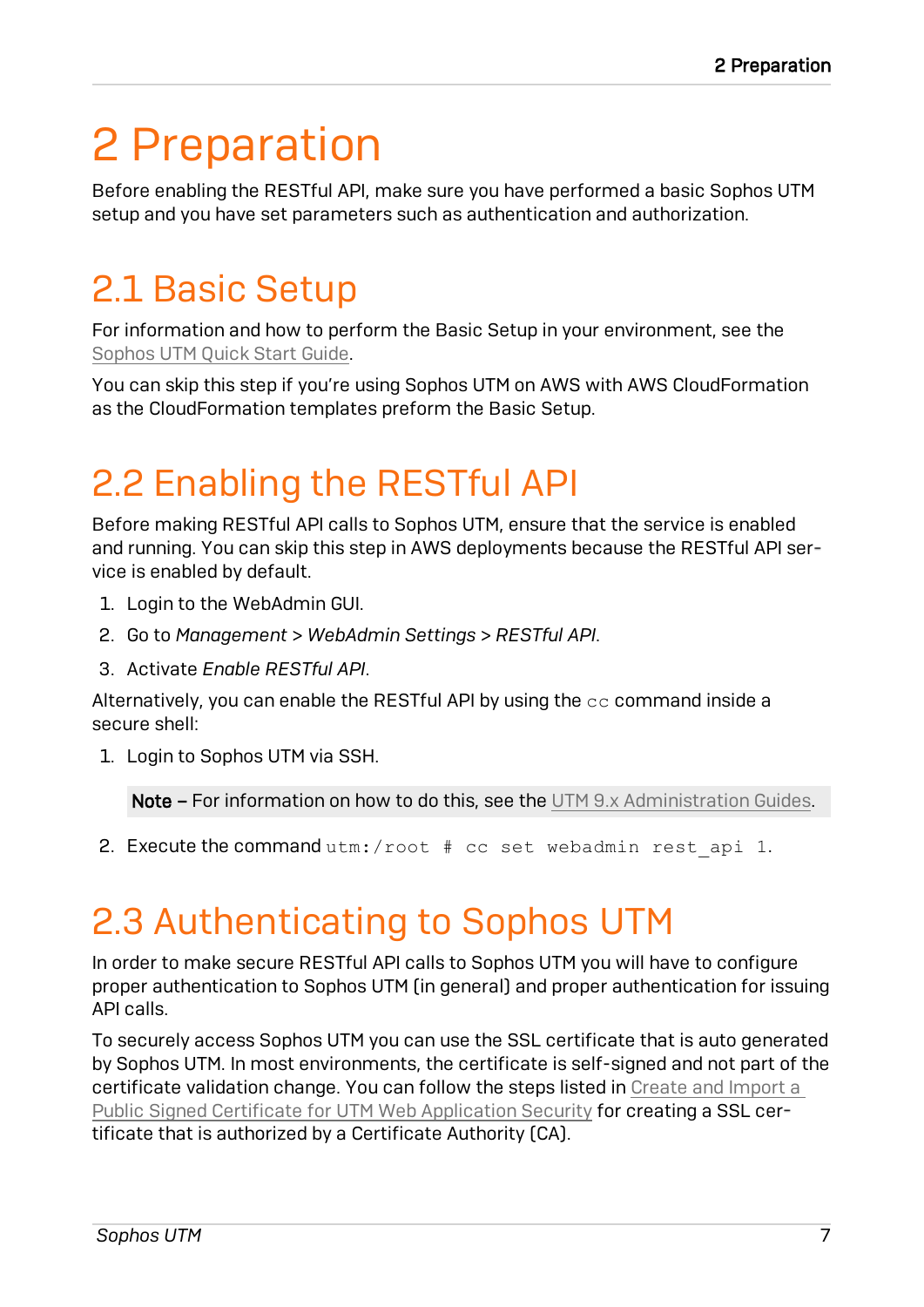#### <span id="page-7-0"></span>2.4 Authenticating for API calls

You can authenticate API calls using different methods:

- Username and password credentials
- $\triangle$  API tokens

#### <span id="page-7-1"></span>2.4.1 Username and password credentials

Using username and password credentials, you can make API calls with a user account that has access to Sophos UTM. Although the information is encrypted using HTTPS, we do not recommend using username and password credentials for API calls because revoking API access means identifying the user account and dis abling/changing credentials.

#### <span id="page-7-2"></span>2.4.2 API tokens

If you decide to use an API Token to authenticate, you need to create a token that can be used for making individual API calls. To set up the token, perform the following steps:

- 1. Login to the WebAdmin GUI.
- 2. Go to *Management > WebAdmin Settings > New API Token*. The system generates a new API token, but you can create a custom token.
- 3. Map the token to an Sophos UTM user.

Note – This cannot be the *admin* user. We recommend mapping the token to a user with reduced permissions.

- 4. Assign a static remote access IP to the user.
- 5. Under *Advanced Settings*, create a whitelist/blacklist based on IP addresses or domain names.
- 6. Click *Save*.

Tip – If you are using many API tokens for backend servers, you should prefix the tokens with an identifier e.g., "be0\_" to easily distinguish between the keys.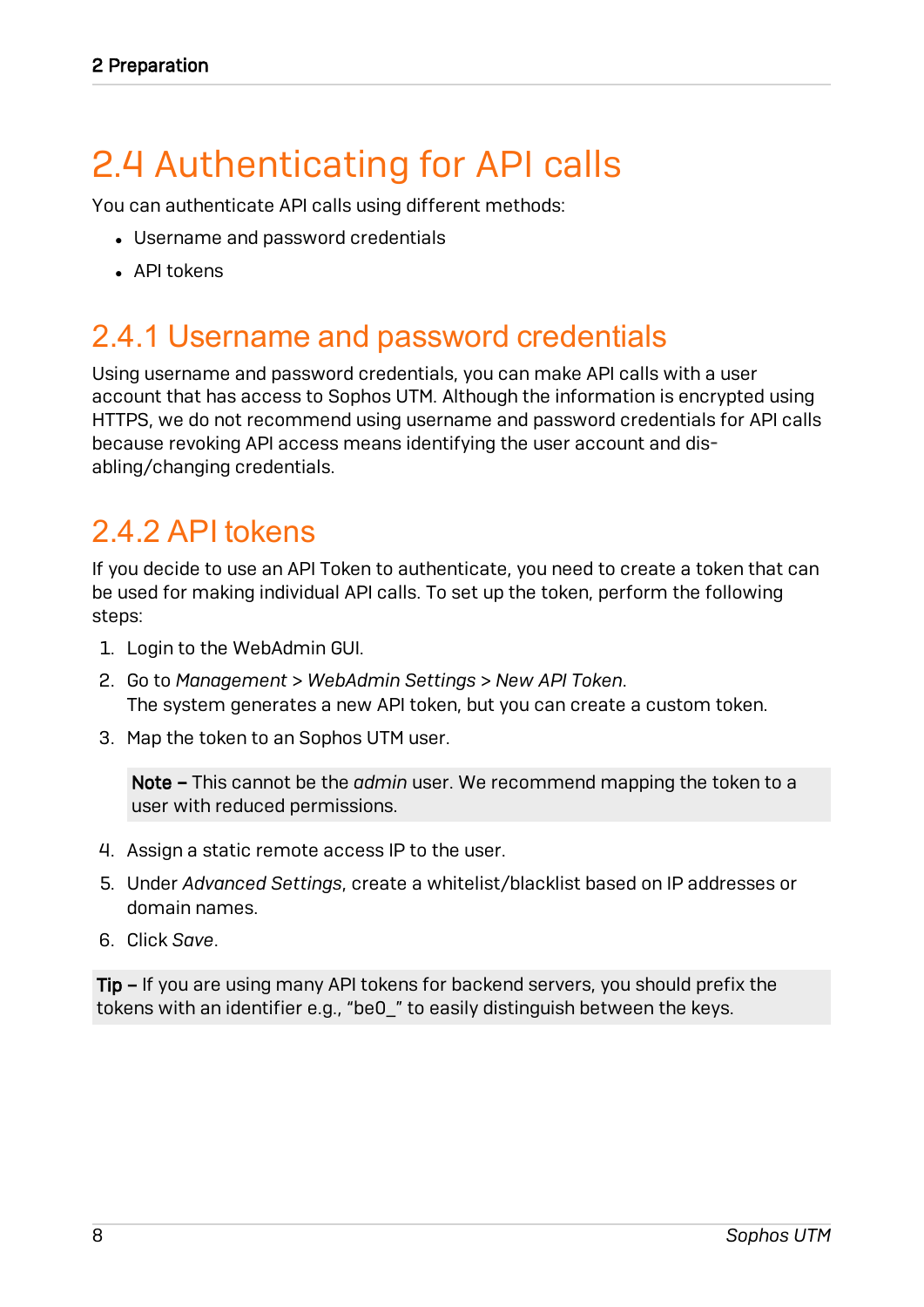# <span id="page-8-0"></span>3 HTTP header

The RESTful API makes use of general and custom HTTP headers to control different aspects of the interaction.

#### <span id="page-8-1"></span>3.1 Content-Type header

When sending data via the HTTP body to the REST API, the data has to be JSON encoded.

content-Type: application/json

#### <span id="page-8-2"></span>3.2 Accept header

The Accept header is used to encode the format that the client expects the server to produce. Currently only the JSON format is supported. The server expects the client to send the following Accept header:

<span id="page-8-3"></span>Accept: application/json

#### 3.3 Authorization header

Authorization is done using basic access authentication (see [Wikipedia\)](https://en.wikipedia.org/wiki/Basic_access_authentication). The author ization header uses username and password for authentication and is supported by many services that use HTTP. You can use the username and password of any Sophos UTM user who has WebAdmin access rights. For token-based authentication (see chapter *[Authenticating](#page-7-0) for API calls*), use the special username of "token".

If you need to create the header manually with username and password authen tication, use the following pseudocode as a reference:

```
"Authorization: Basic " + EncodeBase64(username + ":" +
password)
```
If you need to create the header manually with token authentication, use the following pseudocode as a reference:

"Authorization: Basic " + EncodeBase64("token:" + token)

Note – Sophos UTM 9 blocks password probing. If a system tries multiple times to connect to the RESTful API with a wrong username, password, or token, Sophos UTM will block the IP address (usually for 5 minutes).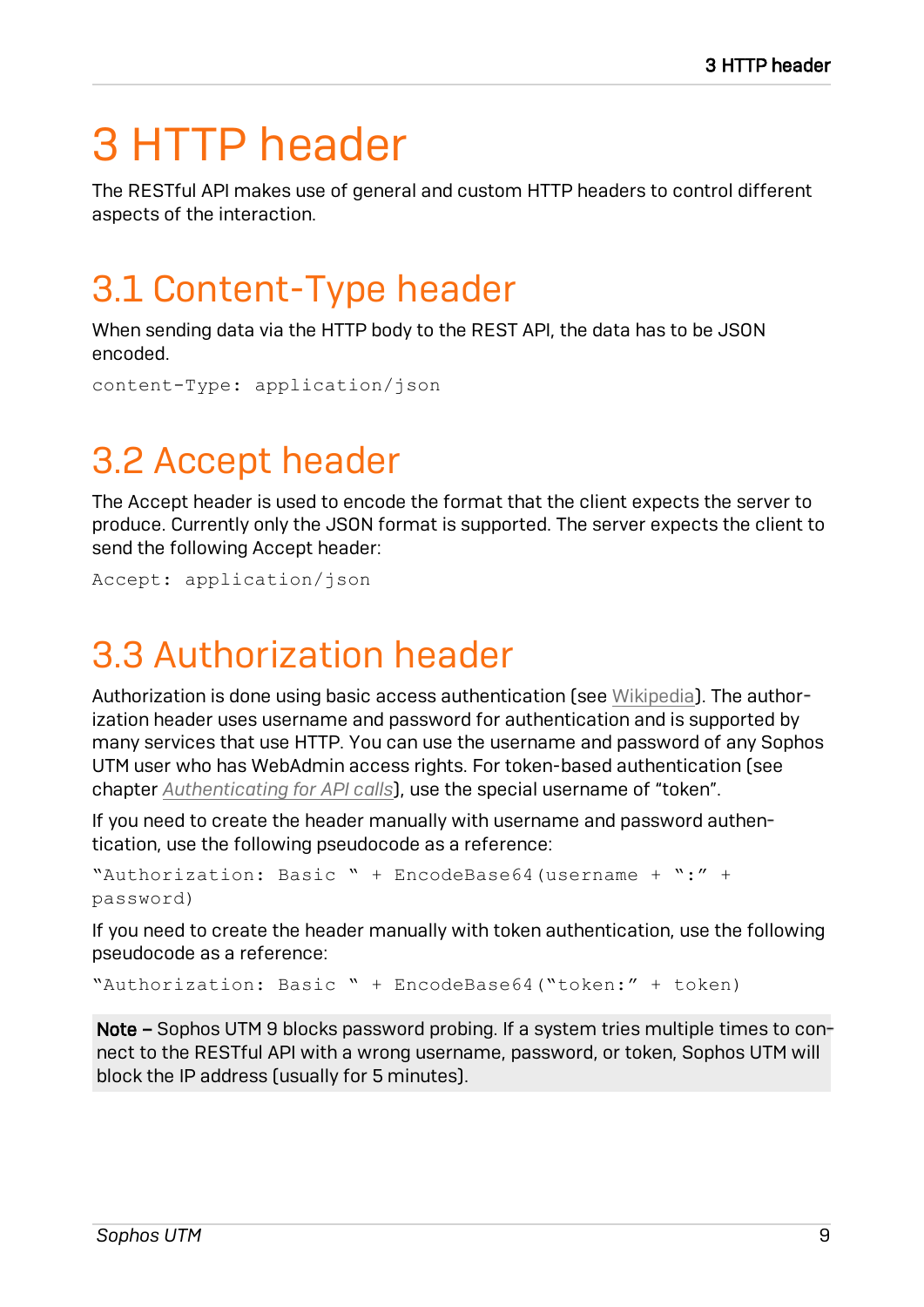#### <span id="page-9-0"></span>3.4 X-Restd-Err-Ack header

As described, there are multiple RESTful API interactions that can fail due to incon sistencies, e.g., object A references object B but object B is deleted. The RESTful API will prevent damage and inconsistency to confd by returning an error.

You can resolve this problem by removing the reference to object B. You can configure confd to do this automatically by setting the header value to "last".

X-Restd-Err-Ack: last

To enable this globally for all non-fatal errors, you can set the header value to "all."

```
X-Restd-Err-Ack: all
```
Note – Use this setting only when you're not deleting important data or objects. Otherwise, you can acknowledge the error and cancel the operation by setting the header value to "none". You can then troubleshoot the error with all data and objects saved.

<span id="page-9-1"></span>X-Restd-Err-Ack: none

#### 3.5 X-Restd-Lock-Override header

The confd object model supports locking objects to avoid unintended changes. To check if an object is locked or unlocked, you can use the GET method. The response will indicate the specific lock level, i.e., "\_locked" can be set to "global", "user", or "" (empty string). A "global" value is a system lock and cannot be changed. A "user" value is a lock set by a specific user while an empty string indicates that no lock is set.

In order to change "user" lock values, you can change the lock value to an empty string and then modify the "user" value. This procedure involves three API calls and can be error prone if these calls are interrupted or not completed in the correct order. The lock override header allows the users to manually override the current value without having to change the value multiple times.

```
X-Restd-Lock-Override: yes
```
#### 3.6 X-Restd-Insert header

In many cases when you create a new object, the object needs to be directly inserted into a node in order to be active. This usually takes two operations; however, there is an additional header you can use when creating objects to automatically activate the objects. The header will insert a reference at the given position inside the node.

For example, if you create a "packetfilter/packetfilter" rule object and need to add the object into the "packetfilter.rules" node and make it active, you can use the "1" flag to set the rule as the first rule. If you need to add the new rule object as the last rule, you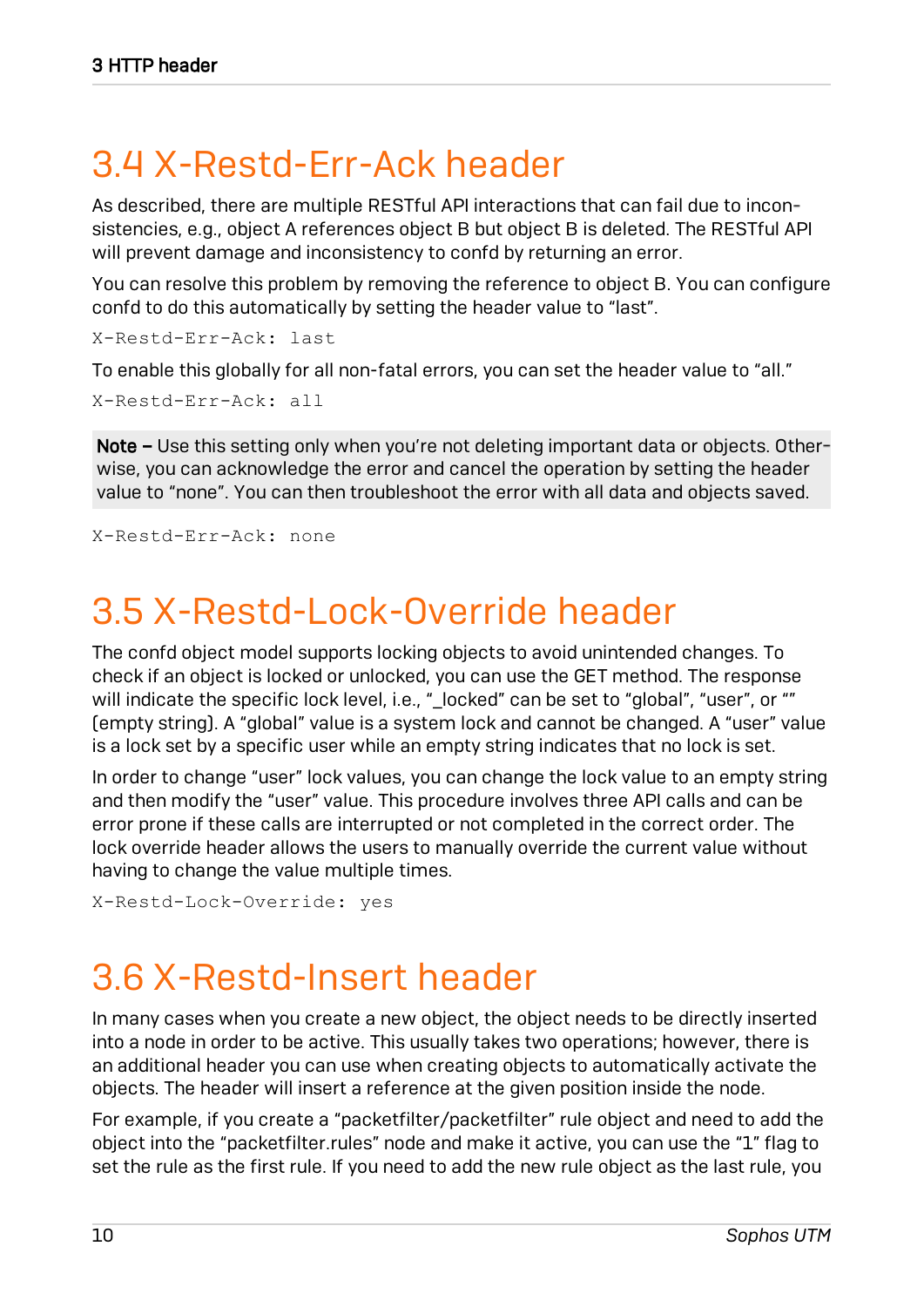can use "-1" flag. If you need the new rule object to reside somewhere in the middle, e.g., fourth rules, you can set the flag to "4".

X-Restd-Insert: packetfilter.rules 4

#### <span id="page-10-0"></span>3.7 X-Restd-Session header

Each interaction with the confd creates or reuses a session. Sessions are important for validation interaction and performance. However, maintaining sessions are resource intensive and can degrade performance. If you use the RESTful API to auto matically create a set or predefined rules, by default Sophos UTM will maintain those sessions expecting additional API calls. You can close sessions if after creating your rules you don't anticipate subsequent API calls for the same process. At the last step, you can set a header that will close the session.

X-Restd-Session: close

Note - X-Restd-Session: close may cause a longer time for the next request. Be sure to only send this command with the last request.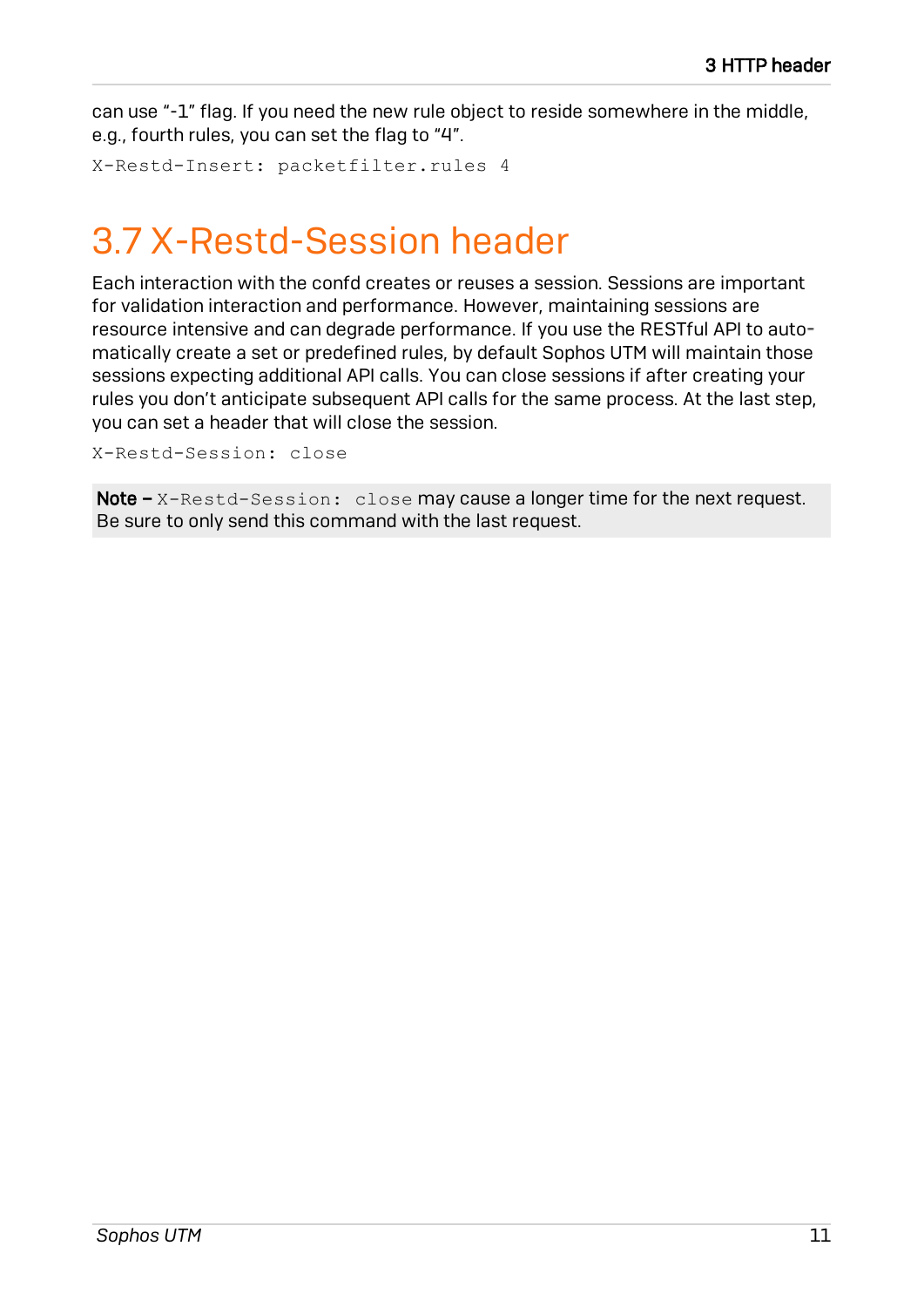# <span id="page-11-0"></span>4 HTTP methods

Standard HTTP methods represent the different operations which you can do with the RESTful API. Each operation can report different success and error status codes.

The following list is an overview of the most common status codes for these oper ations:

| <b>Status code</b>                           | <b>Description</b>                                                                                                                                  |
|----------------------------------------------|-----------------------------------------------------------------------------------------------------------------------------------------------------|
| 200 OK                                       | Operation successful                                                                                                                                |
| 201 CREATED                                  | Operation successful and created a new resource. The newly cre-<br>ated resource and its path and REF string are returned in the<br>Location header |
| 204 NO CONTENT                               | Operation successful and returned no content, e.g. when deleting a<br>resource.                                                                     |
| 400 BAD<br><b>REQUEST</b>                    | The request made was invalid. The body of the response contains<br>the error message in more detail or a resource if it is locked.                  |
| 401<br><b>UNAUTHORIZED</b>                   | The request is unauthorized. Add the Authorization header (see<br>chapter Authorization header).                                                    |
| <b>403 FORBIDDEN</b>                         | The request is forbidden due to limited privileges.                                                                                                 |
| 404 NOT FOUND                                | The requested resource was not found.                                                                                                               |
| 422<br><b>UNPROCESSABLE</b><br><b>ENTITY</b> | The REST API can't handle the provided content type (see chapter<br>Content-Type header).                                                           |
| 503 SERVICE<br><b>UNAVAILABLE</b>            | The REST API is not enabled (see chapter Enabling the RESTful<br>API).                                                                              |

#### <span id="page-11-1"></span>4.1 GET

GET requests are used to retrieve information. The GET request cannot modify the data from confd.

Examples for GET calls:

- GET /api/nodes
- GET /api/nodes/webadmin.port
- GET /api/objects/network/network
- GET /api/objects/network/network/REF\_NetNet100008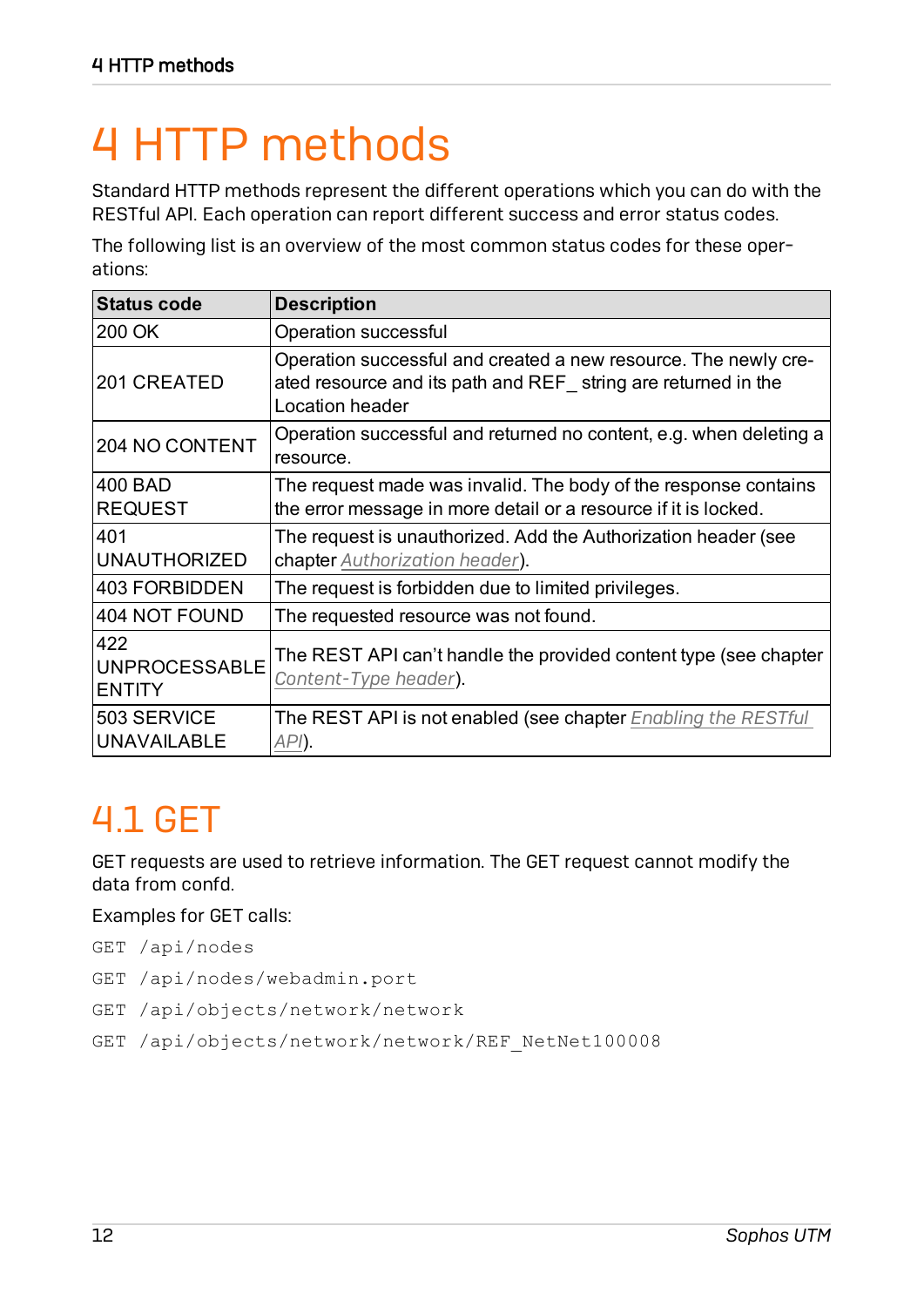#### <span id="page-12-0"></span>4.2 PUT and POST

You can use PUT and POST for creating new resources. POST will create a new resource with an auto generated REF\_ string whereas PUT will create resource for the REF\_ string. You can use PUT to update the same resource after creation. PUT and POST require that you set all mandatory attributes of an object or node. You may need to override changes by removing locks (see chapter *[X-Restd-Lock-Override](#page-9-1) header*).

PUT /api/nodes/packetfilter.rules POST /api/objects/packetfilter/packetfilter PUT /api/objects/packetfilter/packetfilter/REF\_ PacPacAllowAnyFTPOut

### <span id="page-12-1"></span>4.3 Patch

You can use PATCH requests to update fields on an existing object:

```
PATCH /api/objects/packetfilter/packetfilter/REF_
PacPacAllowAnyFTPOut
```
#### <span id="page-12-2"></span>4.4 Delete

You can use DELETE requests to destroy object resources that were created with POST or PUT requests.

Confd may deny DELETE requests due to validation checks. To use confd auto correction, use the special headers described in chapter *[X-Restd-Err-Ack](#page-9-0) header*.

DELETE /api/objects/packetfilter/packetfilter/REF\_PacPacAllowAnyFTPOut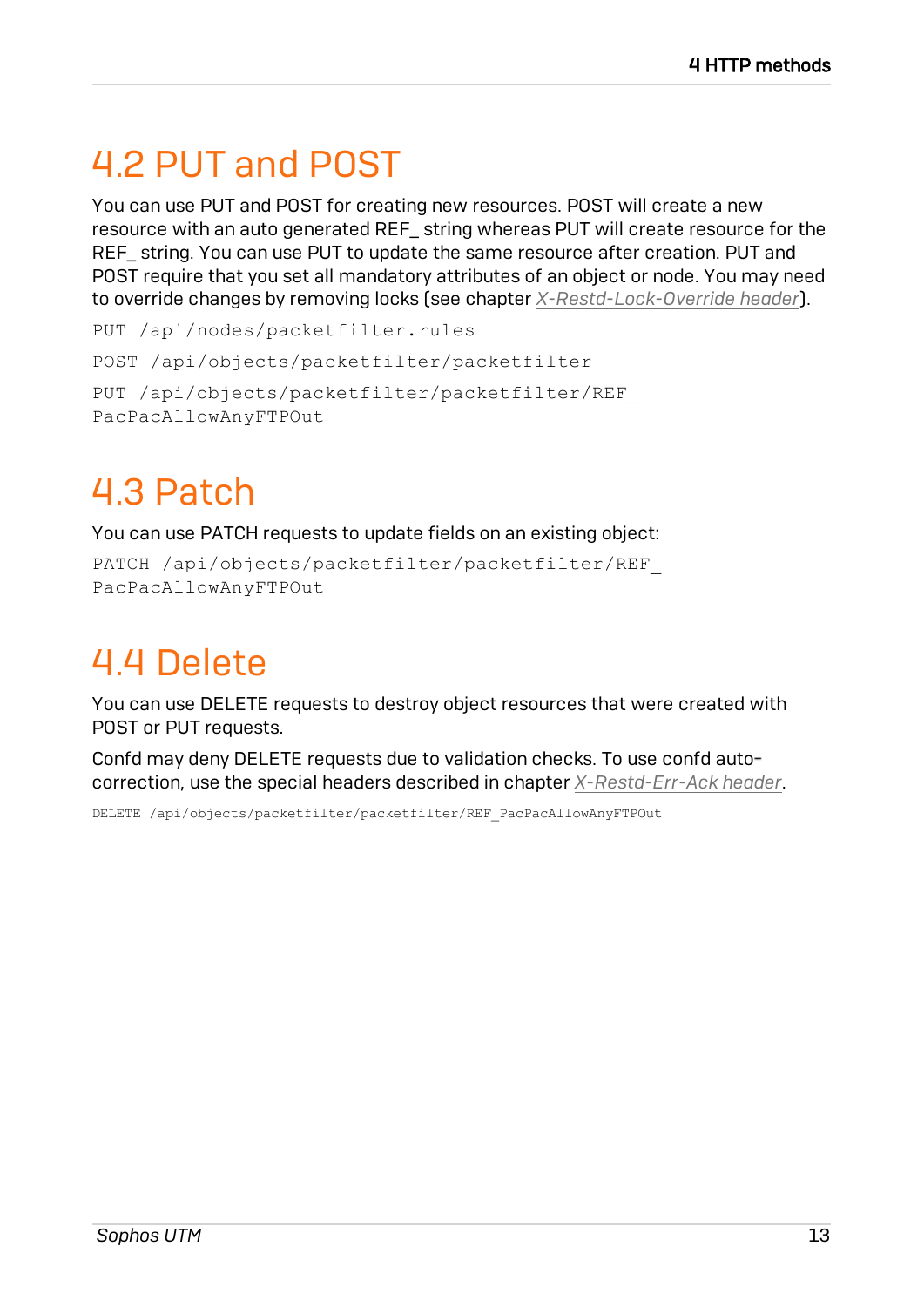# <span id="page-13-0"></span>5 Explore API

In order to create valid API call, you can use several tools within Sophos UTM to help structure your API calls. The tools are Swagger API Documents, Swagger UI, confd cli ent, and config-watch.plx.

#### <span id="page-13-1"></span>5.1 Swagger API documents

You can use the Swagger API Documents to identify all the different RESTful API end points with descriptions for each object and node. [Swagger](https://swagger.io/) is an open source frame work that describes, produces, and visualizes RESTful web services for system. You can issue the following API call to see information for different functions for Sophos UTM:

GET /api/definitions

This returns a list of possible Swagger API definitions and you can define the call so the results are specific to different objects or nodes:

```
GET /api/definitions/network
```
The Swagger API document contains API endpoints along with parameters and object definitions for those endpoints. When objects have references to other objects the type is a regular string (REF\_ string). Since not all references are allowed, each object has a description that states which subset of an object can be used as a reference. For example, the string REF(network/\*) means that all network objects can be used as ref erences while REF(network/host) means that only network host objects can be used.

#### <span id="page-13-2"></span>5.2 Swagger UI

Swagger UI is based on the Swagger frameworks and allows you to visualize and interact with different Sophos UTM API resources. The UI provides an interactive view with drop down menus, examples, and methods to interact with the API. You can access the Swagger UI for Sophos UTM by navigating to *https://ip\_address\_of\_ UTM:4444/api/*.

Once in the Swagger UI, you can browse different nodes and objects to determine how to make an API call for Sophos UTM. For example, if you want to create a rule to block access on port 22, you would select packetfilter from the drop-down menu, enter your username and password, and select explore. Swagger UI will list all the POST oper ations you can use to interact with the packetfilter node.

From there, you can navigate to the different objects (in this example pack etfilter/packetfilter), expand the POST and fill in parameters to block port 22. Select *Try it out!* and Swagger will display its results to be used with curl. The UI also displays Request URL, Response Body, Response Code, and Response Headers, which provide examples on how to structure the API call.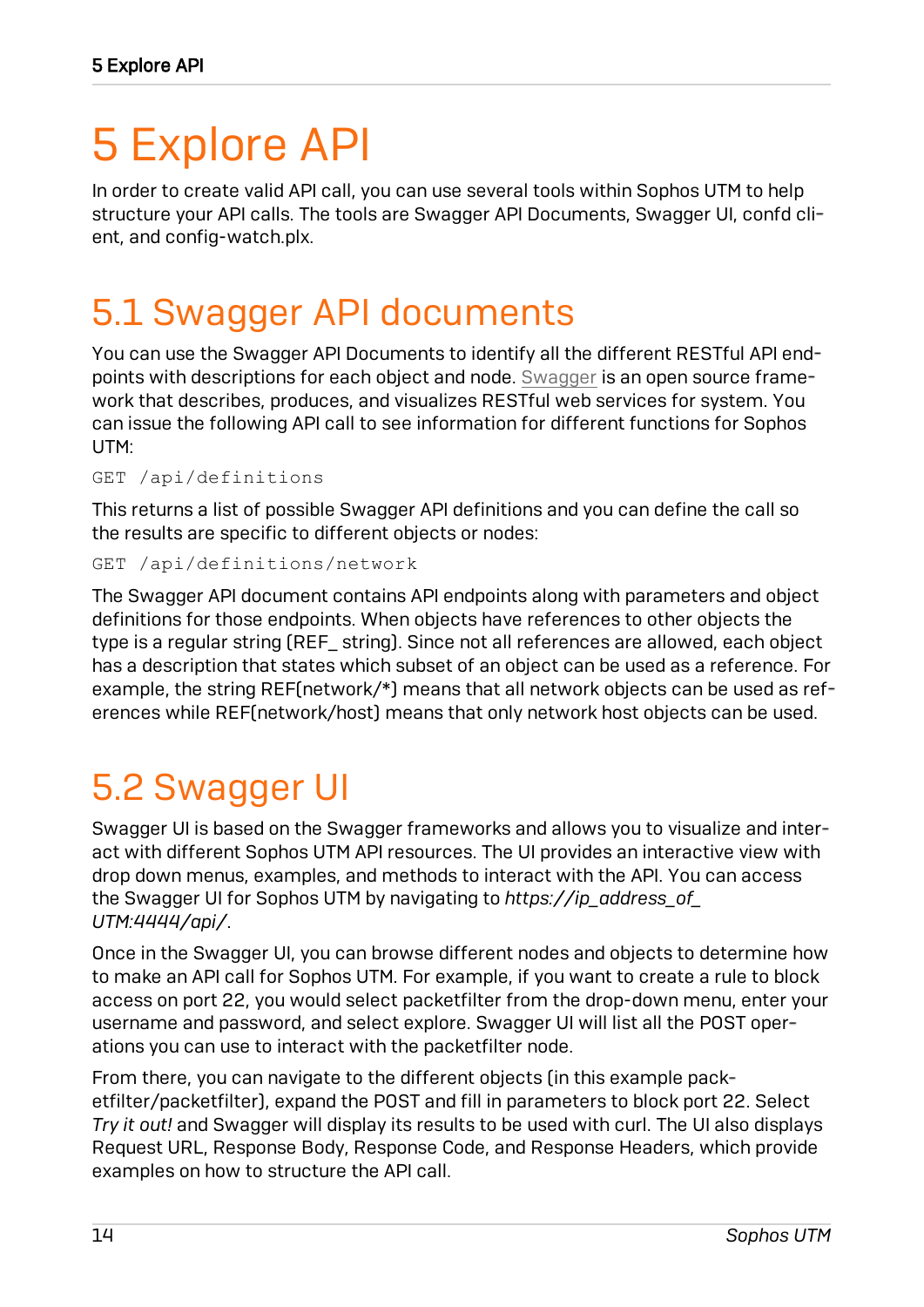#### <span id="page-14-0"></span>5.3 Confd client (cc)

The cc program is the command line utility used to interact with confd. cc allows nav igation in the nodes tree as well as editing objects. You can use cc to understand an already existing structure or prototype some node or object configurations. To start the utility enter the cc command in an Sophos UTM shell prompt:

```
utm0:/root # cc
```
### 5.4 Config-watch.plx

Sophos UTM contains a tool called config-watch.plx, which monitors configuration changes on the Sophos UTM and shows which nodes where involved or which objects were created, changed, or deleted.

For example, to determine which RESTful API call to make in order to enable Web Fil tering, you would perform the following steps:

- 1. Login to Sophos UTM via SSH.
- 2. Execute the file: utm0:/root # confd-watch.plx -v
- 3. Login to Sophos UTM via WebAdmin.
- 4. Go to *Web Protection > Web Filtering > Web Filtering Status > Enabled*.
- 5. In the SSH shell, you should see the following output: oc REF DefaultHTTPProfile http profile status changed  $status = 1$

Note – Created objects are displayed as  $\circ +$ , changed objects are displayed as  $\circ \circ$ , and deleted objects are displayed as o-.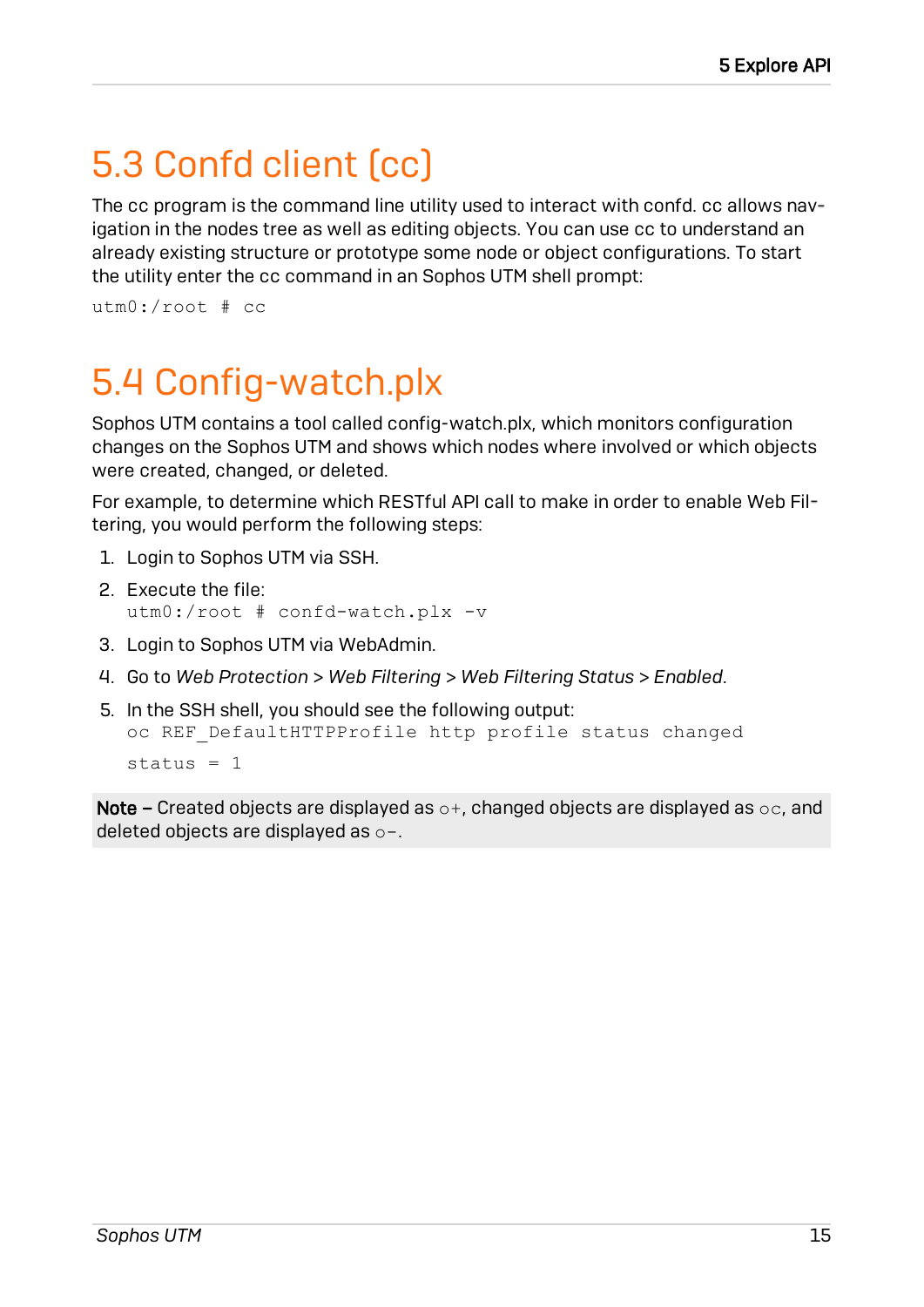# <span id="page-15-0"></span>6 Examples

The examples in this section use curl, a command line utility that is available for almost all operating systems to send URL-related requests.

Curl deals with HTTP and can be used in simple automation scenarios. In order to use curl in the following scenarios, the Sophos UTM certificate needs to be stored in the trusted certificates store.

#### <span id="page-15-1"></span>6.1 Packetfilter

When creating a Packetfilter rule, you need to add the rule to the node that contains all rules in the correct order. You can use a single request including X-RESTD-INSERT header:

```
curl -X POST --header 'Content-Type: application/json' \
--header 'Accept: text/json' \
--header 'X-RESTD-SESSION: close' \
--header 'X-RESTD-INSERT: packetfilter.rules' \
--header 'Authorization: Basic YWRtaW46cHBwcA==' \
-d '{"action":"accept",
"destinations":["REF_NetworkAny"],
"direction":"in",
"log":true,
"services":["REF_ServiceAny"],
"sources":["REF_NetworkAny"],
"status":true}' \
'https://<UTM IP>:4444/api/objects/packetfilter/packetfilter/'
```
Note – The example uses the X-RESTD-SESSION: close to force closing the remote session in order to save resources.

Deleting a packet filter rule with reference REF\_PacPacXYZ.

```
curl -X DELETE --header 'Content-Type: application/json' \
--header 'Accept: text/json' \
--header 'X-RESTD-SESSION: close' \
--header 'X-RESTD-ERR-ACK: all' \
--header 'Authorization: Basic YWRtaW46cHBwcA==' \
```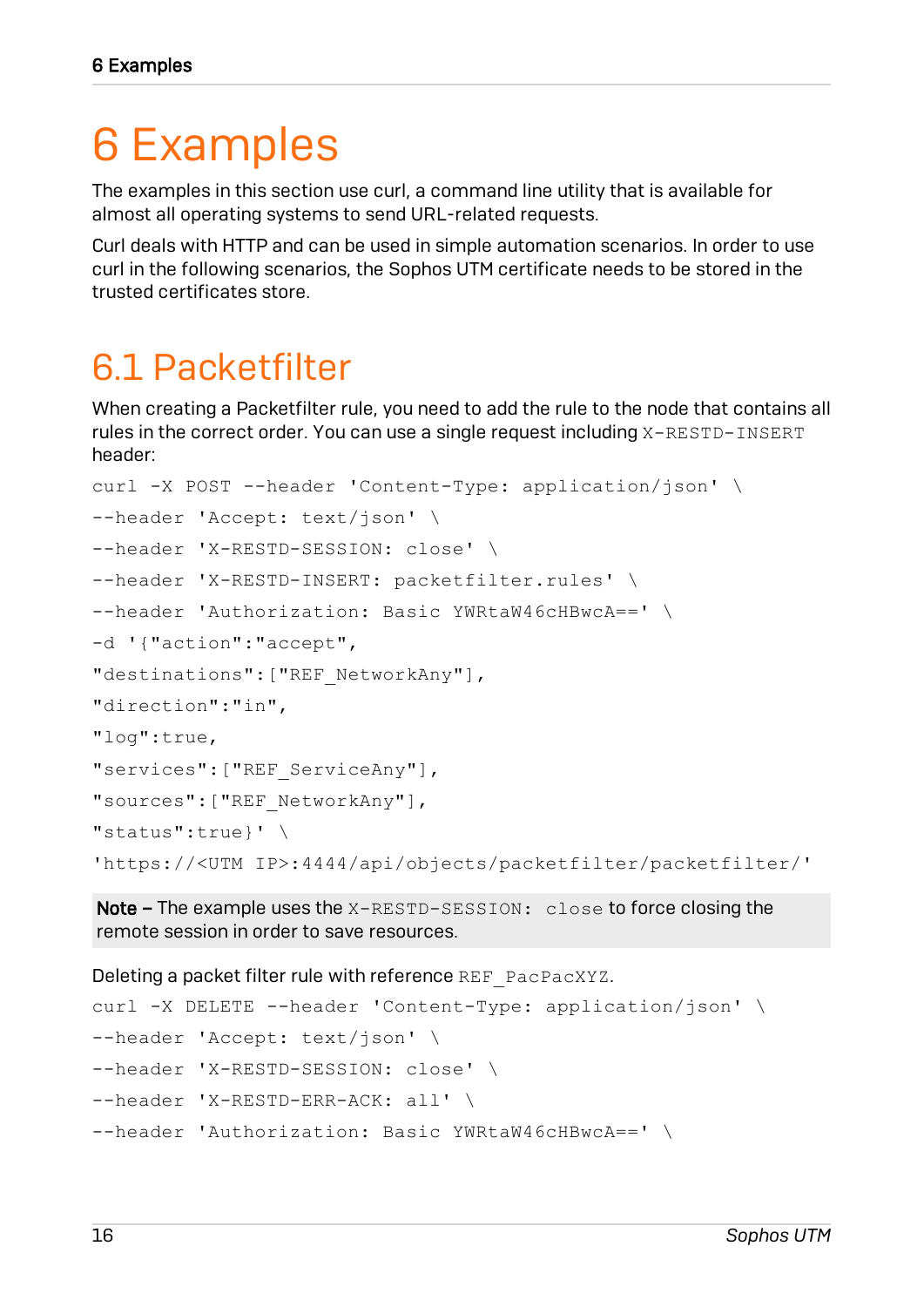'https://<UTM IP>:4444/api/objects/packetfilter/packetfilter/REF\_PacPacXYZ'

Note - The example uses the X-RESTD-ERR-ACK: all to automatically approve the deletion of the object.

#### <span id="page-16-0"></span>6.2 WebAdmin Port

Requesting the current port of the WebAdmin: curl -X GET --header 'Accept: text/json' \ --header 'Authorization: Basic YWRtaW46cHBwcA==' \ 'https://<UTM IP>:4444/api/nodes/webadmin.port' Setting the new port curl -X PUT --header 'Accept: text/json' \ --header 'Authorization: Basic YWRtaW46cHBwcA==' \  $-d$  '6585' \ 'https://<UTM IP>:4444/api/nodes/webadmin.port'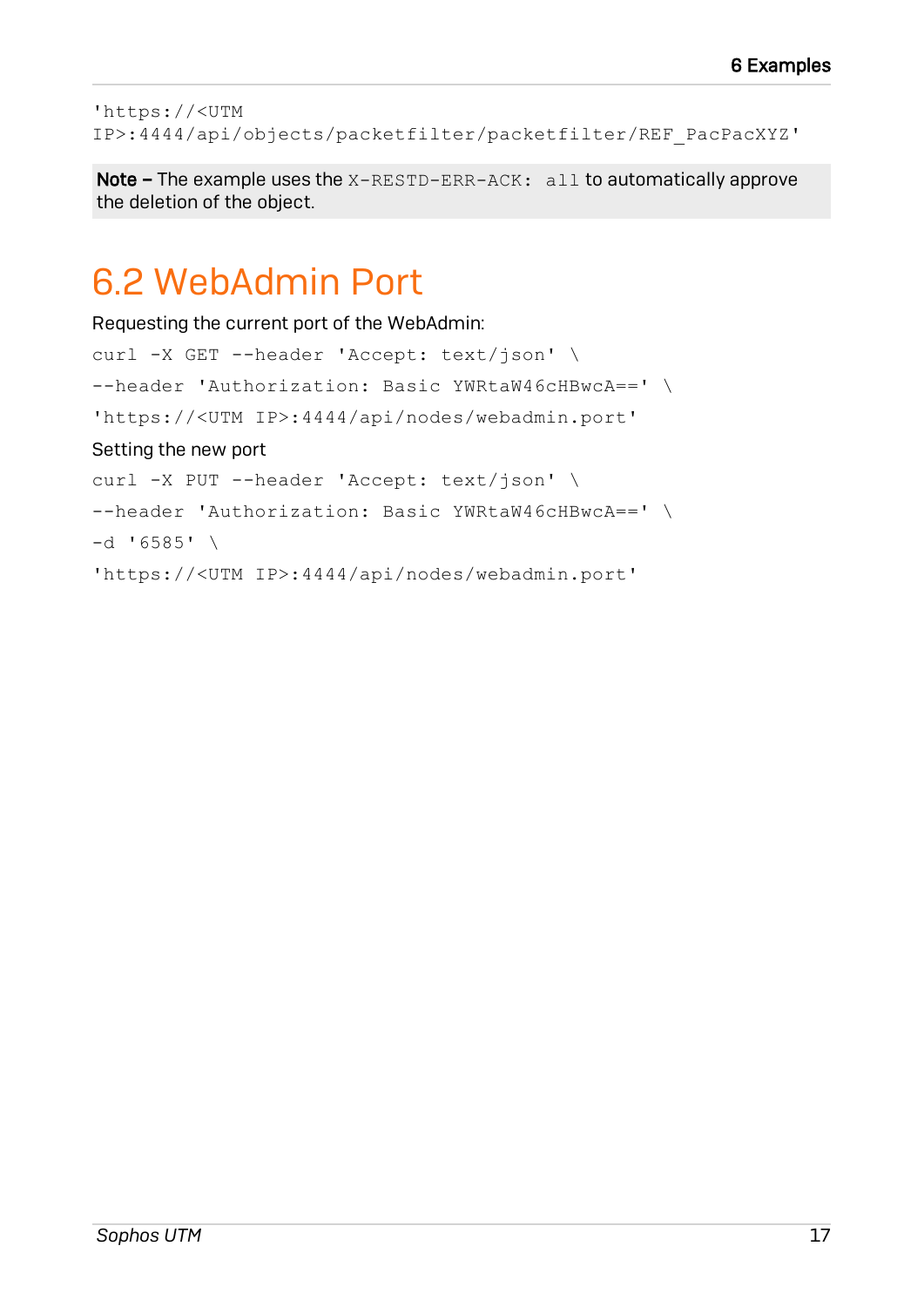# <span id="page-17-0"></span>7 Different Sophos UTM versions

If you are using multiple Sophos UTM versions and the RESTful API, you should con sider the pros and cons when choosing a versioning approach. Below are two examples of possible versioning mechanisms.

#### <span id="page-17-1"></span>7.1 Sophos UTM versions

With this method, you query the Sophos UTM version and RESTful API to filter the avail able options.

| <b>Pros</b>         | <b>Cons</b>                                        |
|---------------------|----------------------------------------------------|
| Simple to implement | • Doesn't scale well with multiple versions        |
|                     | • New capabilities in minor versions not supported |

curl -X GET --header 'Accept: application/json' \

```
--header 'Authorization: Basic YWRtaW46cHBwcA==' \
```

```
'http://<UTM IP>/api/status/version'
```
#### <span id="page-17-2"></span>7.2 Sophos UTM capabilities

You can use Swagger definitions to dynamically check the capabilities of the RESTful API.

| <b>Pros</b>                        | ∣Cons                      |  |
|------------------------------------|----------------------------|--|
| • Codebase can support any version | More complex to start with |  |
| • More resilient to changes        |                            |  |

You can check if the RESTful API is available with a confd call definition when there is a new top level API call e.g. *status*. A value of 404 indicates that the RESTful API is not available. A value of 200 returns the RESTful API definition.

curl https://<UTM IP>:4444/api/definitions/status

If the RESTful API is available, you can use the returned document to check the avail ability of RESTful paths and HTTP methods. The following example uses jq in a bash script:

```
#!/bin/bash
RESULT=$(curl -s https://<UTM IP>:4444/api/definitions/status |
\setminusjq -r '.paths["/status/version"] | has ("get")')
if \lceil "$RESULT" == "true" ]
```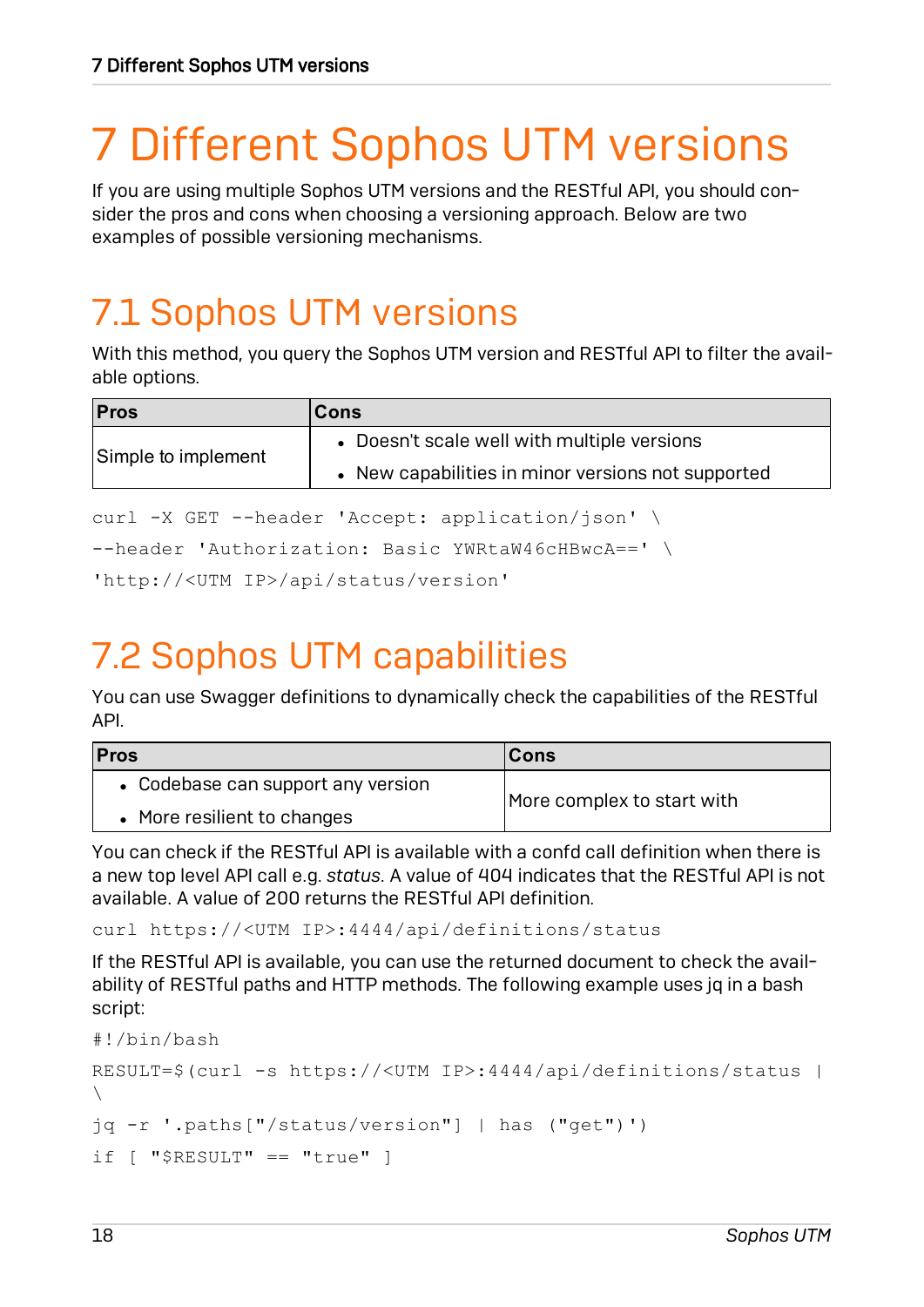then echo "has GET version" else echo "has NOT GET version" if